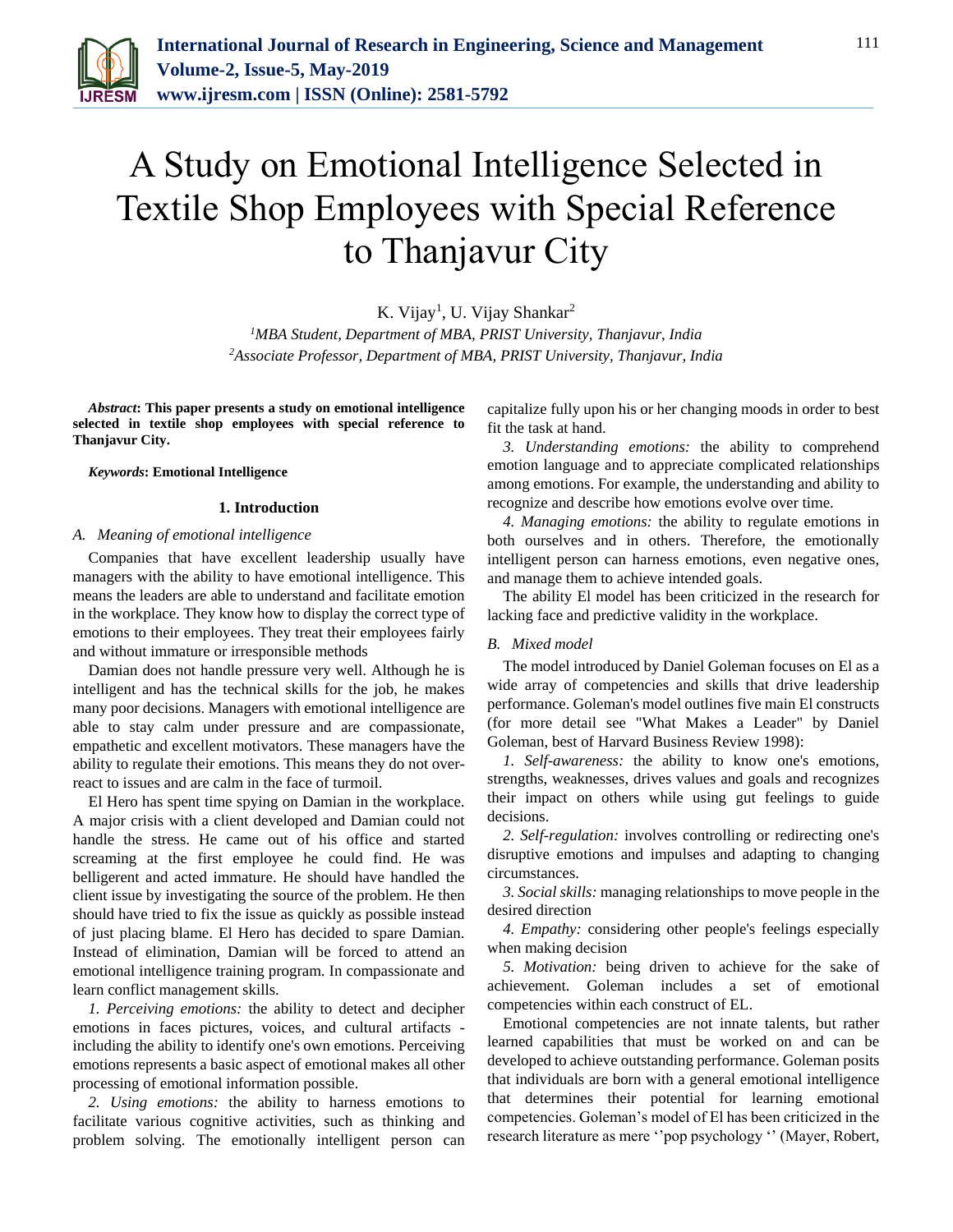

& barsade, 2008).

*Measurement:*

Two measurement tools are based on the Goleman model

The Emotional Competency Inventory (ECI), which was created in 1999, and the Emotional and Social Competency Inventory (ESCI), a newer edition of the ECI was developed in 2007. The Emotional and Social Competency- University Edition (ESCI-U) is also available. These tools developed by Goleman and Boyatzis provide a behavioral measure of the Emotional and Social competencies.

The Emotional Intelligence Appraisal, which was created in 2001 and which can be taken as a self-report or 360-degree assessment.

#### *Trait model:*

Konstantin's Vasilis Petrides ("K. V. Petrides;) proposed a conceptual distinction between the ability based model and a trait based model of EI and has been developing the latter over many years in numerous publications. Trait El is "a constellation of emotional self.

Perceptions located at the lower levels of personality." In lay terms, trait EI refers to an individual's self-perceptions of their emotional abilities. This definition of El encompasses behavioral dispositions a self-perceived abilities and is measured by self-report, as opposed to the ability based model which refers to actual abilities, which have proven highly resistant to scientific measurement. Trait EI should be investigated within a personality framework. An alternative label for the same construct is trait emotional self-efficacy.

The trait EI model is general and subsumes the Goleman model discussed above. The conceptualization of El as a personality trait leads to a construct that lies outside the taxonomy of human cognitive ability. This is an important distinction in as much as it bears directly on the operationalization of the construct and the theories and hypotheses that are formulated about it.

*Measurement:*

There are many self-report measures of EL, including the EQ-i, the Swinburne University Emotional Intelligence Test (SUEIT), and the Schutte EI model. None of these assess intelligence, abilities, or skills (as their authors often claim), but rather, they are limited measures of trait emotional intelligence. One of the more comprehensive and widely researched measures of this construct is the Trait Emotional Intelligence Questionnaire (TEIQue), which was specifically designed to measure the construct comprehensively and is available in many languages.

The TEIQue provides an operationalization for the model of Petridess and colleagues that conceptualizes El in terms of personality. The test encompasses 15 subscales organized under four Factor; well-being, self-control, emotionality, and sociability.

## *C. Importance of emotional intelligence*

*Anger:*

Fury, outrage, resentment, wrath, exasperation, vexation,

acrimony, annoyance, irritability, hostility and, at the extreme, pathological hatred and violence.

*Sadness:*

Grief, sorrow, cheerlessness, gloom, melancholy, self-pity, lone line, dejection, despair and pathological severe depression *Fear:*

Anxiety, apprehension, nervousness, concern, misgiving, wariness, qualm, dread, thrill, rapture, gratification, satisfaction, euphoria, euphoria, ecstasy and at the extreme, mania.

*Enjoyment:*

Happiness, joy, relief, contentment, bliss, delight, amusement, pride, sensual, pleasure, thrill, rapture, gratification, satisfaction, euphoria, ecstasy and at the extreme, mania.

*Love:*

Acceptance, friendliness, trust, kindness, affinity, devotion, adoration and infatuation.

*Surprise:* Shock, astonishment, amazement and wonder

*Disgust:* Contempt, disdain, scorn, abhorrence, aversion, distaste and revolution.

#### **2. Review of literature**

#### *A. Emotional Intelligence*

Research on EI is focused on establishing EI as a distinct and independent intelligence, its relationship with job performance and on how EI influence effective leadership specifically transformational and transactional leadership behavior. EI has been undoubtedly established as an independent intelligence satisfying the criteria for intelligence. However, the relationship of EI with performance is often contradictory with one research concluding a strongly significant relationship to the other finding a weak relationship between EI and job performance and same trend is reflected for EI's effect on leadership effectiveness.

#### *B. About EI*

Salovey & Mayer (1990) documented a framework for EI. They traced the roots of EI to social intelligence and highlighted how the concept of emotion had been used in traditional intelligences. They explained that EI is associated with positive mental health and emotionally intelligent people are a pleasant company whereas those lacking in EI are generally maladjusted to their environment.

Mayer & Salovey (1997) explained the evolution of the concept of EI and put forth their 4 branch ability model of EI. They cited the role of EI in schools, at home, workplace and in other work settings. They also purported that EI skills can be acquired through education like other skills.

George (2000) explained the role of EI through description of four aspects of Mayer & Salovey's model (1990) in effective leadership. The four components of EI i.e. the appraisal & expression of emotion, use of emotion to enhance cognitive processes & decision making, knowledge about emotions and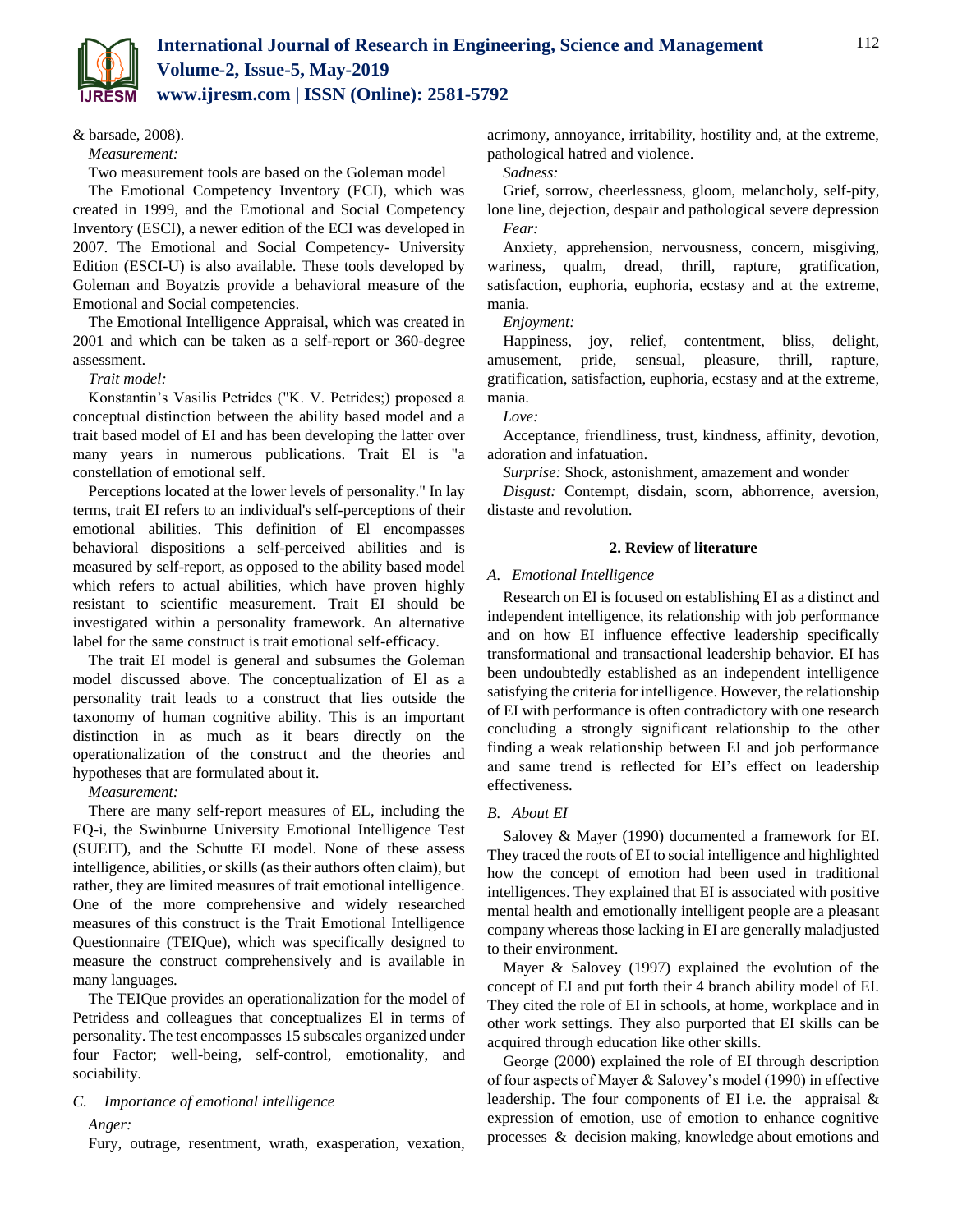

management of emotions and five essential elements of effective leadership i.e. development of collective goals & objectives; instilling in others an appreciation of the importance of work activities; generating and maintaining enthusiasm; confidence, optimism cooperation and trust; encouraging flexibility in decision making and change and establishing and maintaining a meaningful identity for an organization were studied.

Mayer, Caruso & Salovey (1999) conducted a research in order to identify whether EI conforms to the criteria for it to be considered as an intelligence i.e. EI must measure mental performance in terms of correct and incorrect answers, EI abilities should be correlated yet distinct from the already existing intelligences and EI must develop with age. Two studies were conducted as part of this research using Multifactor EI Scale (MEIS). Study 1 was conducted on 503 adults from diverse sources i.e. college students, corporate employees, executives etc. Results from study 1 confirmed that EI can be considered a new type of intelligence and EI was found to moderately correlate with a measure of verbal intelligence. Study 2 was conducted on 229 adolescents and the results were compared with the scores in study 1. The findings from study 2 revealed that adults scored higher on EQ than adolescents. Therefore, it was concluded that EI can be considered as a full-fledged Intelligence satisfying the three point criteria.

Sherlock (2002) reviewed the literature and suggested the incorporation of EI into the curriculum of international education. Based on Goleman's notion that EI can be taught and arguments and researches supporting the need for both intellectual and emotional development of students through education, the study recommended that values like openmindedness, inclusion, respect and tolerance can be developed by propagating the development of EI in students.

#### **3. Research methodology**

#### *A. Research meaning*

Research is an art of scientific investigation. According to Redman and Mary defines change as a "systematic effort to gain knowledge."

Research methodology is way to systematically solve the research problem. it is a plan of action for a research project and explains in detail how data are collected and analyzed. This research study is a descriptive research study

#### *B. Research design*

A research design is a plan that specifies the objectives of the study method to be adopted in the data collection, tools in data analysis and hypothesis to framed. A research design is an arrangement of condition for collection that and analysis of data in a manner that aims to combine relevance to research purpose with economy in procedure.

## *C. Data collection*

#### *Primary data:*

The primary data are collected from the employees of textile shop through a direct structured questionnaire.

*Secondary data:*

Company profile, website, magazines, articles were used widely as a support to primary data.

## *D. Sampling size and technique*

#### *Size of the sample:*

It refers to the number of items to be selected from the universe to constitute as a sample.

In this study 100 employees of textile shop in Thanjavur was selected as size of sample.

#### *Sample design:*

A statistical sample is miniature picture or cross section of the entire group or aggregate from which the sample is taken. The whole universe was divided into 4 stratums which consist executives from El level to E8 level.

#### *Population design:*

He Textile employees in the Thanjavur. It is finite population. There are five departments for the organization for this study I have taken all department employees.

#### *Questionnaire:*

The questionnaire consists of a variety of to the employees for the response. Dichotomous questions, multiple choice questions were used in constructing questionnaire.

#### *E. Tools and techniques used in the study*

#### *Statistical tools used:*

To analysis and interpret collected data the following statistical tools were used.

- Percentage method
- Chi-square analysis
- Anova
- Correlation

#### *Percentage method:*

The percentage is used for making comparison between two or more series of data. It is used to classify opinion of the respondent for different factors. It is calculated as,

 No. of respondents favorable percentage of respondent = ------------------------------------- --------------------------------------------

# Total of respondents

The scope mainly covers only with the emotional intelligence in selected textile shop employees with special reference to Thanjavur city. This study was conducted for the period of two months.

#### *Objective of the study:*

*Scope of study:*

To study the Emotional Intelligence level among of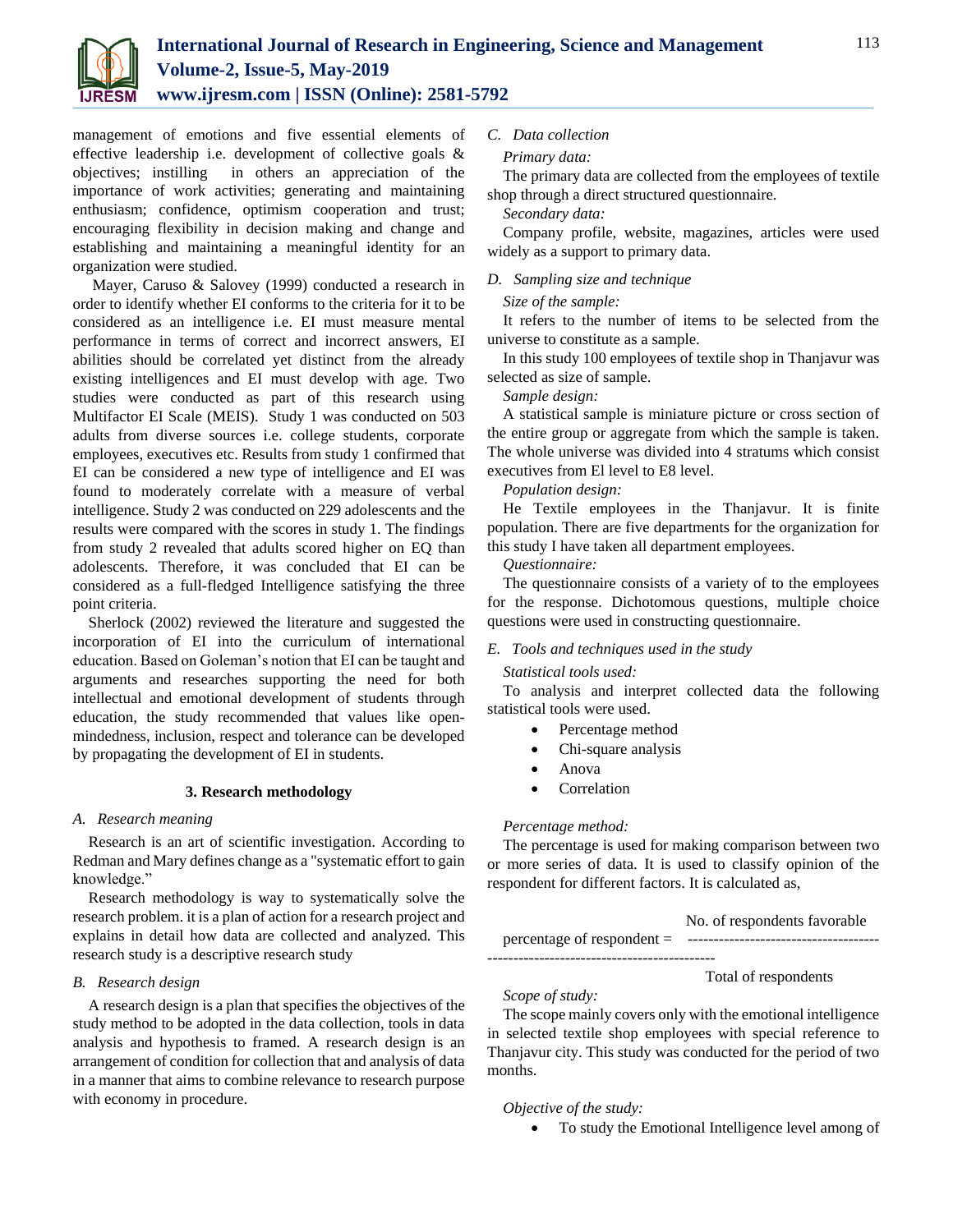the executives.

- To find out the potential level of executives for learning practical skills.
- To find out the impact of components of emotional intelligence in determining the level of emotional intelligence.
- To find out the difference in emotional intelligence competencies among the various levels of executives.
- To suggest measure to improve the emotional intelligence competence.

## *Statement of problem:*

There are various problem which continuously arise among workers such as pay and emotion. Emotional intelligence even through management takes adequate measures provides almost all the facilities and amenities required by the workers, there are workers who are be analyzed. Thus in the management point of view, these emotional workers are to be identified and still more the emotional. Thus the reason for such factors which causes Emotions are to and effective measure are to be improved to make their performance in effective manner.

## *Limitation of the study:*

- The study is restricted to textile shop Thanjavur no comparison is made between other worker and similar to big temple in the Thanjavur.
- This study is only for the short period of 2months.
- Personal opinion of the workers is the base for the present study. Therefore, chances of personal bias in the opinion cannot be ruled out.
- The results of the study cannot be generalized to the whole of textile shop Thanjavur due to demographical differences.

*Chi Square Test:*

Calculated value x2= 8.06392

Degree of freedom =  $(R-1)$   $(C-1)$  =  $(4-1)$   $(5-1)$  = 12

The table value of x2 for 12 degree of freedom at 5 percent level of significance is 21.02

*Conclusion:* Calculated value of chi square is less than the table value, so the null hypothesis is accepted. Hence it is concluded that there is no significant relationship between age of respondents and brand preference.

Table 1

| Relation between age and problem |         |       |          |        |         |       |
|----------------------------------|---------|-------|----------|--------|---------|-------|
| Age                              | Most    | Often | Sometime | Rarely | Al most | Total |
| 'problem                         | of time |       |          |        | never   |       |
| -20                              |         |       |          |        |         |       |
| 20-30                            | 16      | 30    | 40       |        |         | 96    |
| $30 - 40$                        |         |       |          |        |         |       |
| >40                              |         |       |          |        |         |       |
| Total                            | 6       | 34    | 40       |        |         | 100   |

| Table 2                                   |  |
|-------------------------------------------|--|
| Observed frequency vs. Expected frequency |  |

| Group | Observed       | Expected       | O-E              | $(O-E)2$       | $(0-E)2/E$   |
|-------|----------------|----------------|------------------|----------------|--------------|
|       | Frequency      | Frequency      |                  |                |              |
| Aa    | $\mathbf{0}$   | 0.48           | 0.48             | 0.2304         | 0.48         |
| Ab    | 3              | 1.02           | 1.98             | 3.9204         | 3.84352      |
| Ac    | $\overline{0}$ | 1.2            | 1.2              | 1.44           | 1.2          |
| Ad    | $\overline{0}$ | 0.12           | 0.12             | 0.0144         | 0.096        |
| Ae    | $\overline{0}$ | 0.18           | 0.18             | 0.0324         | 0.18         |
| Ba    | 16             | 15.36          | 0.64             | 0.4096         | 0.0266       |
| Bb    | 30             | 32.64          | 2.64             | 6.9696         | 0.2135       |
| Bc    | 40             | 38.4           | 1.6              | 2.56           | 0.0666       |
| Bd    | $\overline{4}$ | 3.84           | 0.16             | 0.0256         | 0.0066       |
| Be    | 6              | 5.76           | 0.24             | 0.0576         | 0.01         |
| Ca    | $\mathbf{0}$   | 0.16           | 0.16             | 0.0256         | 0.16         |
| Cb    | 1              | 0.34           | 0.66             | 0.4356         | 1.2811       |
| Cc    | $\overline{0}$ | 0.4            | 0.4              | 0.16           | 0.4          |
| Cd    | $\mathbf{0}$   | 0.04           | 0.04             | 0.0016         | 0.04         |
| Ce    | $\overline{0}$ | 0.06           | 0.06             | 0.0036         | 0.06         |
| Da    | $\overline{0}$ | $\overline{0}$ | $\boldsymbol{0}$ | $\overline{0}$ | $\mathbf{0}$ |
| Db    | $\mathbf{0}$   | $\overline{0}$ | $\boldsymbol{0}$ | $\overline{0}$ | $\mathbf{0}$ |
| Dc    | $\overline{0}$ | $\overline{0}$ | $\mathbf{0}$     | $\overline{0}$ | $\mathbf{0}$ |
| Dd    | $\mathbf{0}$   | $\overline{0}$ | $\boldsymbol{0}$ | $\overline{0}$ | $\mathbf{0}$ |
| De    | $\overline{0}$ | $\overline{0}$ | $\boldsymbol{0}$ | $\overline{0}$ | $\mathbf{0}$ |
|       |                |                |                  | X <sub>2</sub> | 8.06392      |

|                       |            | Table 3       |            |                |           |          |
|-----------------------|------------|---------------|------------|----------------|-----------|----------|
| strong                | Percentage | Uneasy        | Percentage |                |           |          |
| Regularly             | 24         | Most of time  | 28         |                |           |          |
| Often                 | 28         | Often         | 28         |                |           |          |
| Some time             | 36         | Some time     | 36         |                |           |          |
| Rarely                | 12         | Al most never | 8          |                |           |          |
| Anova: Single Factor  |            |               |            |                |           |          |
|                       |            |               |            |                |           |          |
| Summary               |            |               |            |                |           |          |
| Groups                | Count      | Sum           | Average    | Variance       |           |          |
| Column 1              | 25         | 61            | 2.44       | 1.506667       |           |          |
| Column <sub>2</sub>   | 25         | 53            | 2.12       | 1.026667       |           |          |
|                       |            |               |            |                |           |          |
| <b>ANOVA</b>          |            |               |            |                |           |          |
| Source of Variation   | SS         | Df            | MS         | $\overline{F}$ | $P-value$ | F crit   |
| <b>Between Groups</b> | 1.28       | 1             | 1.28       | 1.010526       | 0.319818  | 4.042652 |
| Within Groups         | 60.8       | 48            | 1.266667   |                |           |          |
|                       |            |               |            |                |           |          |
| Total                 | 62.08      | 49            |            |                |           |          |